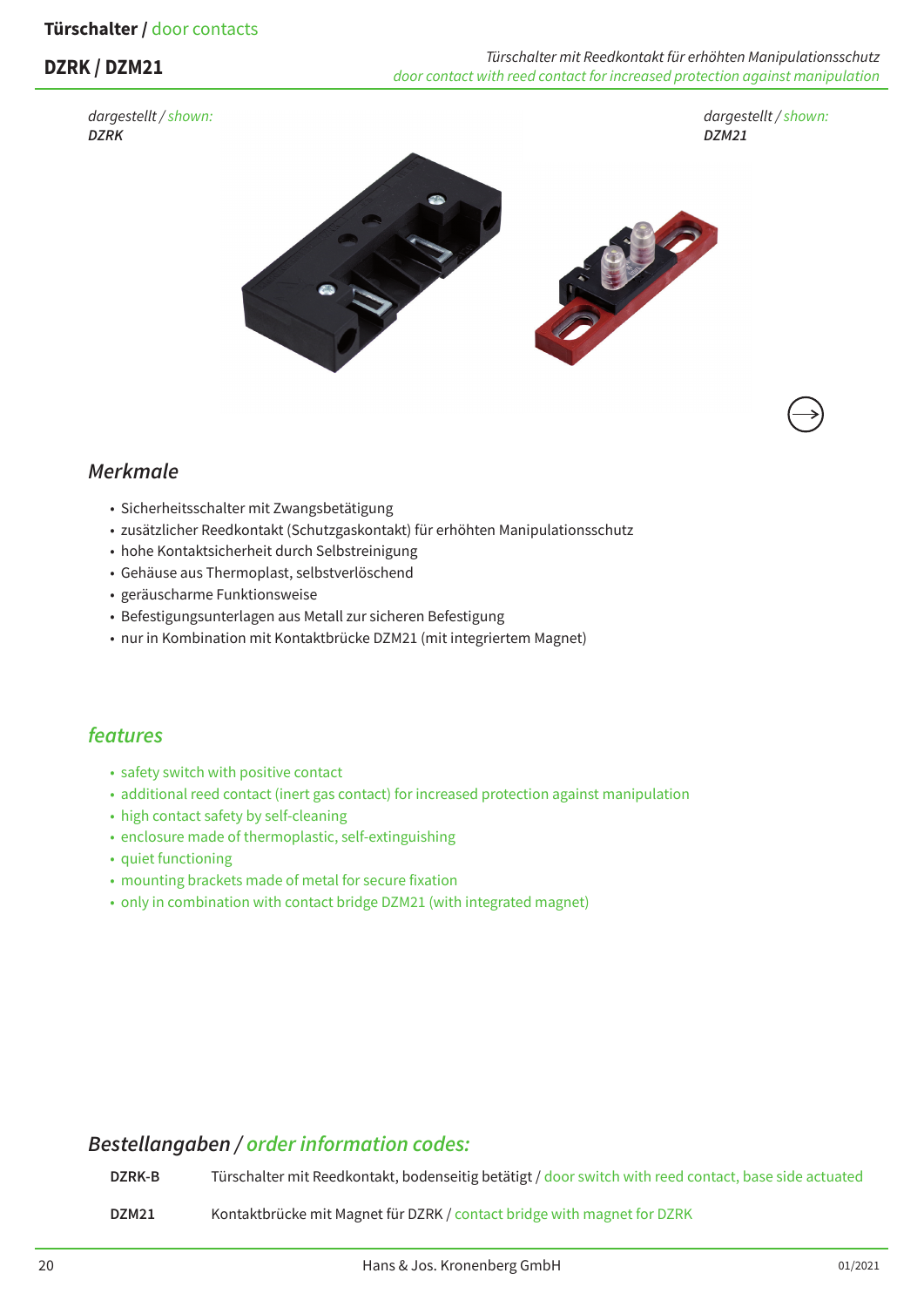# **DZRK / DZM21**

# *Technische Daten:*

| <b>Normen</b>         | EN 81-20, EN 81-50, EN 60947-5-1                                   |
|-----------------------|--------------------------------------------------------------------|
| Schaltleistung:       | $Ui = 500 V$ lth = 10 A Uimp = 4 kV                                |
| Zwangsöffner          | $DC-13$ : $Ue = 200V$ $Ie = 2A$<br>$AC-15$ : $Ue = 230V$ $Ie = 2A$ |
| Reedkontakt           | 120 VA 250 V AC/DC 3 A $\text{lth} = 3 \text{ A}$                  |
| Kurzschlussfestigkeit | F 16 A<br>T10 A                                                    |
| Kontaktwerkstoff      | Feinsilber, Reedkontakt aus Ruthenium                              |
| Betätigungskraft      | 1.6N                                                               |
| <b>Anschluss</b>      | über Schraubklemme max. 2,5 mm <sup>2</sup> , unverlierbar         |
| <b>Schutzart</b>      | IP <sub>20</sub>                                                   |
| Umgebungstemperatur   | $-25 °C$ bis +70 °C                                                |
| Einbaulage            | beliebig                                                           |
| Gewicht               | DZRK-B = $62$ g                                                    |
|                       | $DZM21 = 17 g$                                                     |

# *technical data:*

| norms                                     | EN 81-20, EN 81-50, EN 60947-5-1                              |
|-------------------------------------------|---------------------------------------------------------------|
| switching capacity:                       | $Ui = 500 V$ lth = 10 A Uimp = 4 kV                           |
| positively driven normally closed contact | AC-15: $Ue = 230 V$ $Ie = 2 A$ DC-13: $Ue = 200 V$ $Ie = 2 A$ |
| reed contact                              | 120 VA $250$ V AC/DC 3 A $\text{lth} = 3$ A                   |
| short-circuit capacity                    | T10 A<br>F 16 A                                               |
| contact material                          | fine silver, reed contact made of ruthenium                   |
| actuation force                           | 1.6 <sub>N</sub>                                              |
| connection                                | by screw terminal max. 2.5 mm <sup>2</sup> , captive          |
| level of protection                       | <b>IP20</b>                                                   |
| ambient air temperature                   | $-25$ °C up to +70 °C                                         |
| installation position                     | any                                                           |
| weight                                    | $DZRK-B = 62 g$                                               |
|                                           | $DZM21 = 17 g$                                                |

# *Zubehör / accessories:*

DZ-U1 Unterlage, 1 mm dick für DZ18, DZ21, DZM21 / pad, 1 mm thick for DZ18, DZ21, DZM21

*Türschalter mit Reedkontakt für erhöhten Manipulationsschutz*

*door contact with reed contact for increased protection against manipulation*

**1**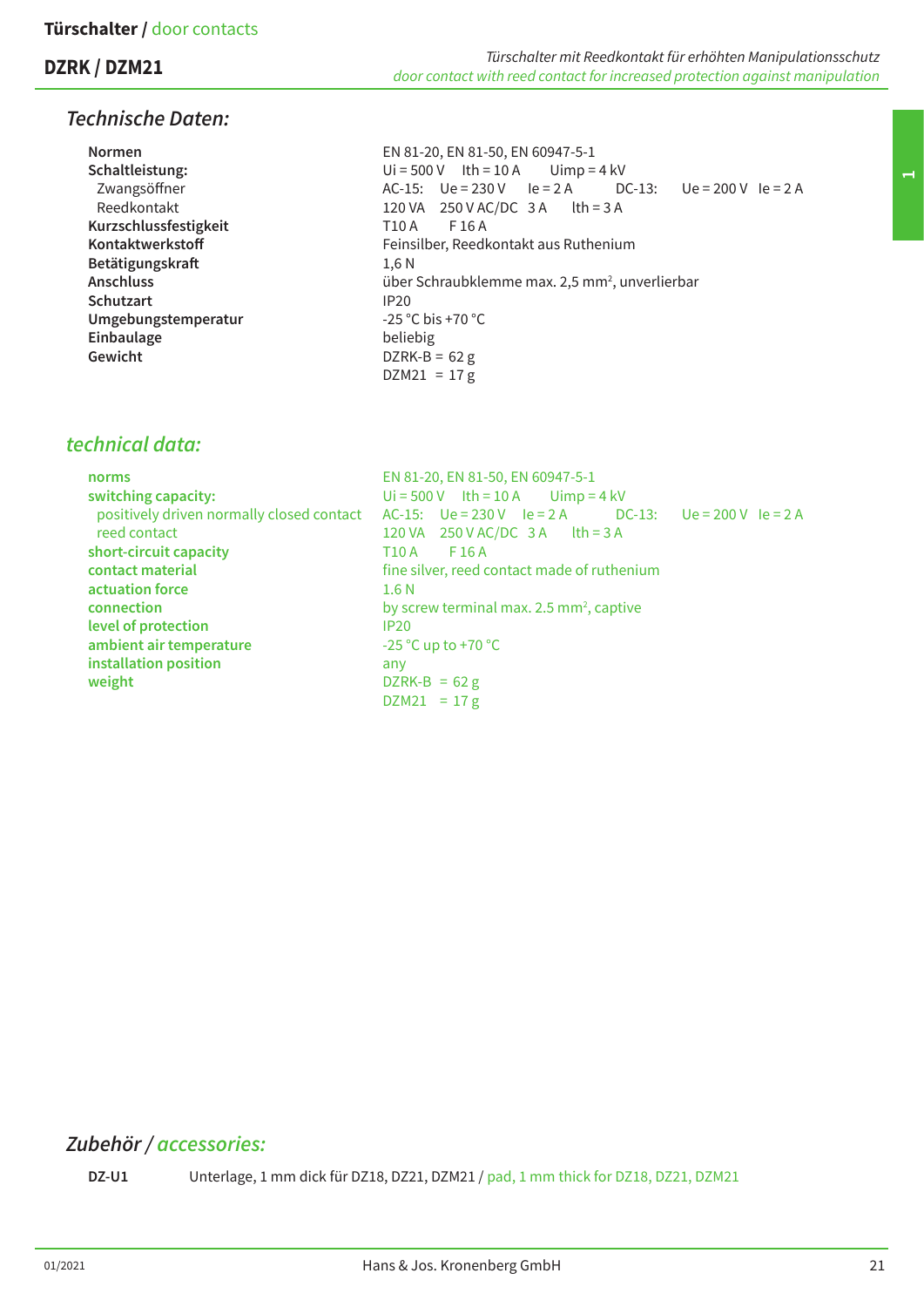# **DZRK / DZM21**

# *Geräteabmessungen / device dimensions:*

#### *DZRK-B*

*Türschalter mit Reedkontakt, bodenseitig betätigt / door switch with reed contact, base side actuated*



*Schaltweg X / contact travel X: am Beispiel von DZRK-B mit DZM21 / by the example of DZRK-B with DZM21*



| A10   | Kabeleinführung zweiadrig,<br>max. ø 10 mm (max. 2,5 mm <sup>2</sup> )<br>cable entry twin core,<br>max. ø 10 mm (max. 2.5 mm²) |
|-------|---------------------------------------------------------------------------------------------------------------------------------|
| Β1    | bodenseitig betätigt<br>base side actuated                                                                                      |
| E4    | Betätigungsrichtung<br>actuating direction                                                                                      |
| K5    | Reedkontakt<br>reed contact                                                                                                     |
| K6    | Anschluss Zwangskontakt<br>connection positive contact                                                                          |
| K7    | Anschluss Reedkontakt<br>connection reed contact                                                                                |
| DZM21 | Kontaktbrücke<br>contact bridge                                                                                                 |